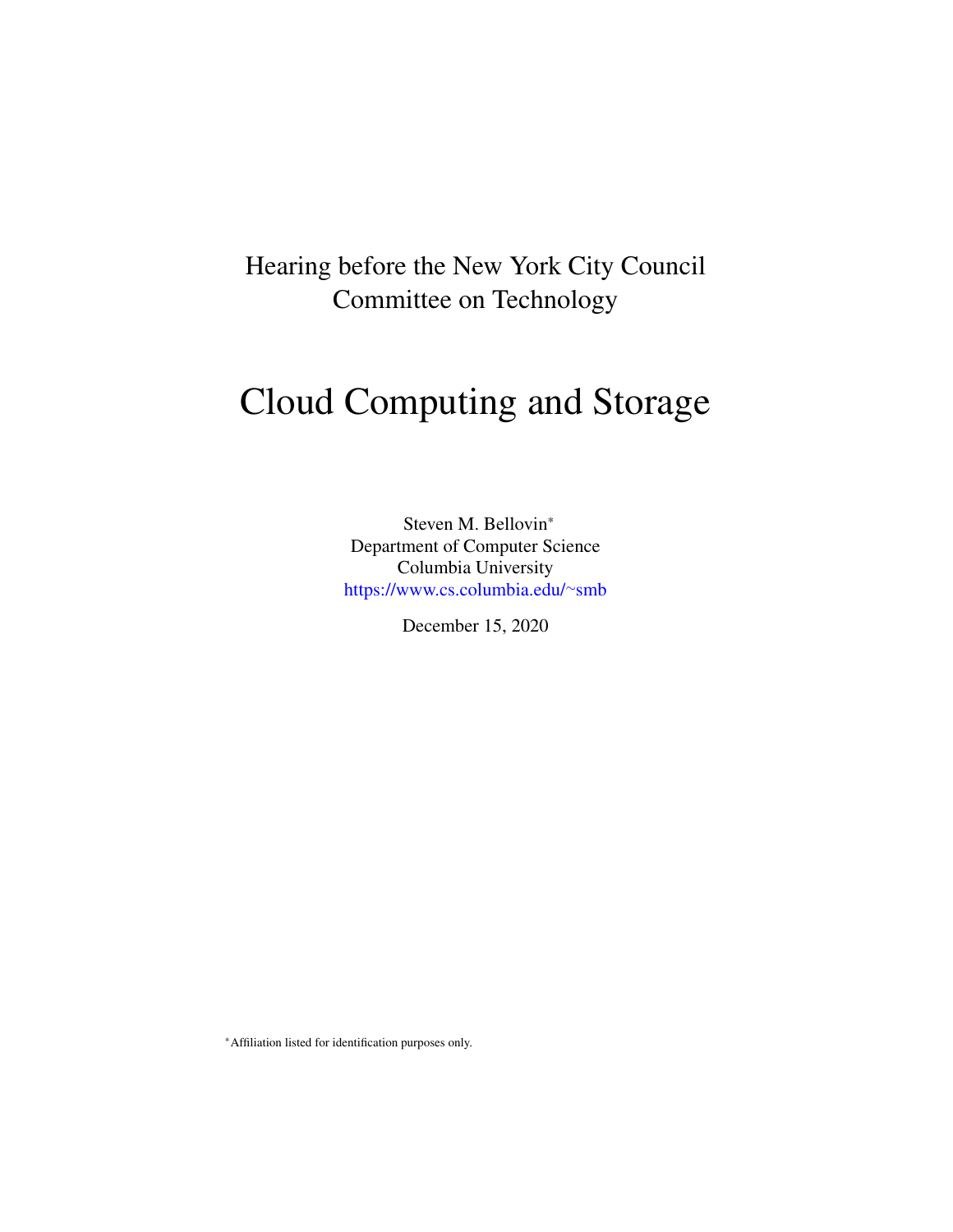## Introduction

Thank you for inviting me to speak here today on the proposed cloud storage bill.<sup>[1](#page-1-0)</sup> As I noted the other time I was invited to speak before a Council committtee, I'm a native New Yorker. I grew up in Brooklyn and attended the city's public schools, my first paid summer job was in the Municipal Building, and I like to spend my free time bicycling or photographing birds in city parks. In other words, I really live here, and I'm delighted to have a chance to give back to the city.

By way of introduction, I'm a professor of computer science at Columbia University Engineering and affiliate faculty at Columbia Law. Security and privacy have been my main focus for more than 30 years; I caught my first hackers in 1971 while working at the City College Computer Center. In 1994, I co-authored the first book on Internet security.<sup>[2](#page-1-1)</sup>

The issue of cloud computing is a complex one, with many aspects; I discuss some of them below. Furthermore, it is difficult to discuss cloud storage without discussing cloud computing; the two are intimately linked. I do note that I know little of the operations of the Department of Information Technology and Telecommunications (DoITT); my experience as a computer programmer for the city's Comptroller's Office was more than 50 years ago! My conclusions, in brief, are:

- New York City may be large enough that, with one exception (the prices of real estate and electricity) it may not need to use cloud providers—but that is true if and only there is stable, predictable funding for information technology (IT) operations. Apart from that, there are likely cost, security, and stability advantages to using commercial cloud providers. Furthermore, there are some cloud services that are very hard for any single entity to replicate on its own.
- Cloud-based storage is maximally effective if coupled with cloud computing and cloud applications. Furthermore, there may be significant advantages in reliability and functionality from using such services, if done correctly.
- If the city does decide to use commercial cloud providers, it will necessitate some change in how DoITT is organized.
- Because of that, external as well as internal advice should be sought on the proposed conversion. It is desirable to do a trial deployment; this will be most effective on a service that would otherwise require a significant in-house upgrade.

All of this is explained in more detail below.

<span id="page-1-0"></span><sup>1.</sup> A Local Law in relation to an assessment of the feasibility of storing city agencies' electronic data on cloud computing systems, T2020-6906, New York City Council (2020), [https://legistar.council.nyc.gov/](https://legistar.council.nyc.gov/LegislationDetail.aspx?ID=4700300&GUID=EBB5B86F-C182-4A17-A4B2-FEE9E21043B4&Options=&Search=) [LegislationDetail.aspx?ID=4700300&GUID=EBB5B86F-C182-4A17-A4B2-FEE9E21043B4&Options=](https://legistar.council.nyc.gov/LegislationDetail.aspx?ID=4700300&GUID=EBB5B86F-C182-4A17-A4B2-FEE9E21043B4&Options=&Search=) [&Search=.](https://legistar.council.nyc.gov/LegislationDetail.aspx?ID=4700300&GUID=EBB5B86F-C182-4A17-A4B2-FEE9E21043B4&Options=&Search=)

<span id="page-1-1"></span><sup>2.</sup> William R. Cheswick and Steven M. Bellovin, *Firewalls and Internet Security: Repelling the Wily Hacker*, 1st edition (Reading, MA: Addison-Wesley, 1994), ISBN: 0201633574, [http://www.wilyhacker.](http://www.wilyhacker.com/1e/) [com/1e/.](http://www.wilyhacker.com/1e/)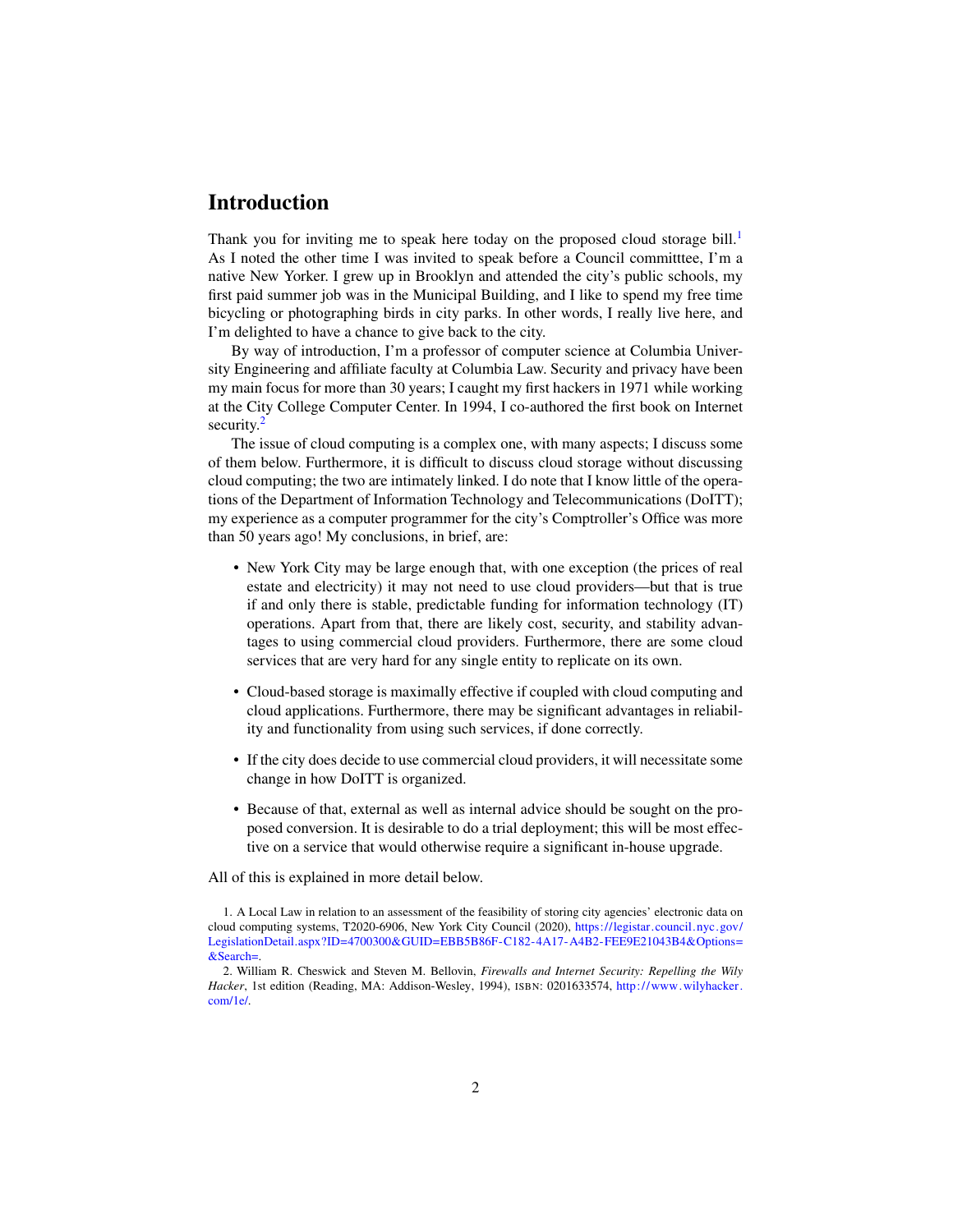## What is "The" Cloud?

People speak of "the cloud", "cloud computing", and "cloud storage", but those simple phrases hide a world of complexity. In reality, there is not one "cloud"; rather, there are many different services offered by the various providers. Even something as simple as "storage" can be provided in many different ways. It is not possible to do any single analysis; each cloud service has to be analyzed separately. Furthermore, there are interactions; the desirability of, say, a cloud-resident disk depends heavily on how that disk is used and whether the computation is local or remote.

The proposed bill speaks of "data classification categories"<sup>[3](#page-2-0)</sup> without explaining what those are. It appears, though, that it refers to the contents of the data—payroll records, tenant complaints, taxi trip data, etc.—rather than how the data is organized and how it is used. While this is an appropriate way to reason about, say, security concerns, how the data is used in a technical sense can be more important for assessing the larger costs and benefits. A simple file with a list of names and salaries has different characteristics than a database; both can differ from data that is to be fed into a machine learning model.

There are three overriding issues that affect all analyses, though. Two are obvious: the cost in New York City of both real estate and electricity. Data centers can take a lot of space, and while they need not be located in Midtown, nowhere in the city is particularly cheap. Electricity is expensive everywhere in New York, and data centers use an amazing amount of power, both for the computers and for the air conditioning units they need.

The third issue, though, is little known outside of the computing field: latency, how long it takes for a message to reach its destination. Latency can have a significant effect on the performance and responsiveness of a system; the effective bandwidth of an Internet connection is intimately related to the latency between the two points. Furthermore, the ultimate limit is the speed of light, the absolute speed limit of the universe. The laws of physics dictate that a response to a message from New York City to an Amazon Web Services (AWS) data center in Northern Virginia *cannot* take less than 3.6 milliseconds; it will always take longer. While this seems fast to us, it is a long time to a computer. In many situations, then, it is wise to put computation near the storage. That is, cloud storage can often imply the need for cloud computing.[4](#page-2-1)

In fact, there are more categories than those two. Roughly speaking, cloud services can be classified into three different categories: storage, computing, and applications. Each has its own variations and nuances.

<span id="page-2-1"></span><span id="page-2-0"></span><sup>3.</sup> [T2020-6906](#page-1-0) at §1(c)(1).

<sup>4.</sup> Latency can be so critical for applications like high-frequency Wall Street trading that some firms are using novel fiber optic cables to save just a few *billionths* of a second; see, e.g., Alexander Osipovich, "High-Frequency Traders Push Closer to Light Speed With Cutting-Edge Cables," *Wall Street Journal*, December 15, 2020, [https://www.wsj.com/articles/high- frequency-traders-push-closer-to-light-speed-with](https://www.wsj.com/articles/high-frequency-traders-push-closer-to-light-speed-with-cutting-edge-cables-11608028200)[cutting-edge-cables-11608028200.](https://www.wsj.com/articles/high-frequency-traders-push-closer-to-light-speed-with-cutting-edge-cables-11608028200)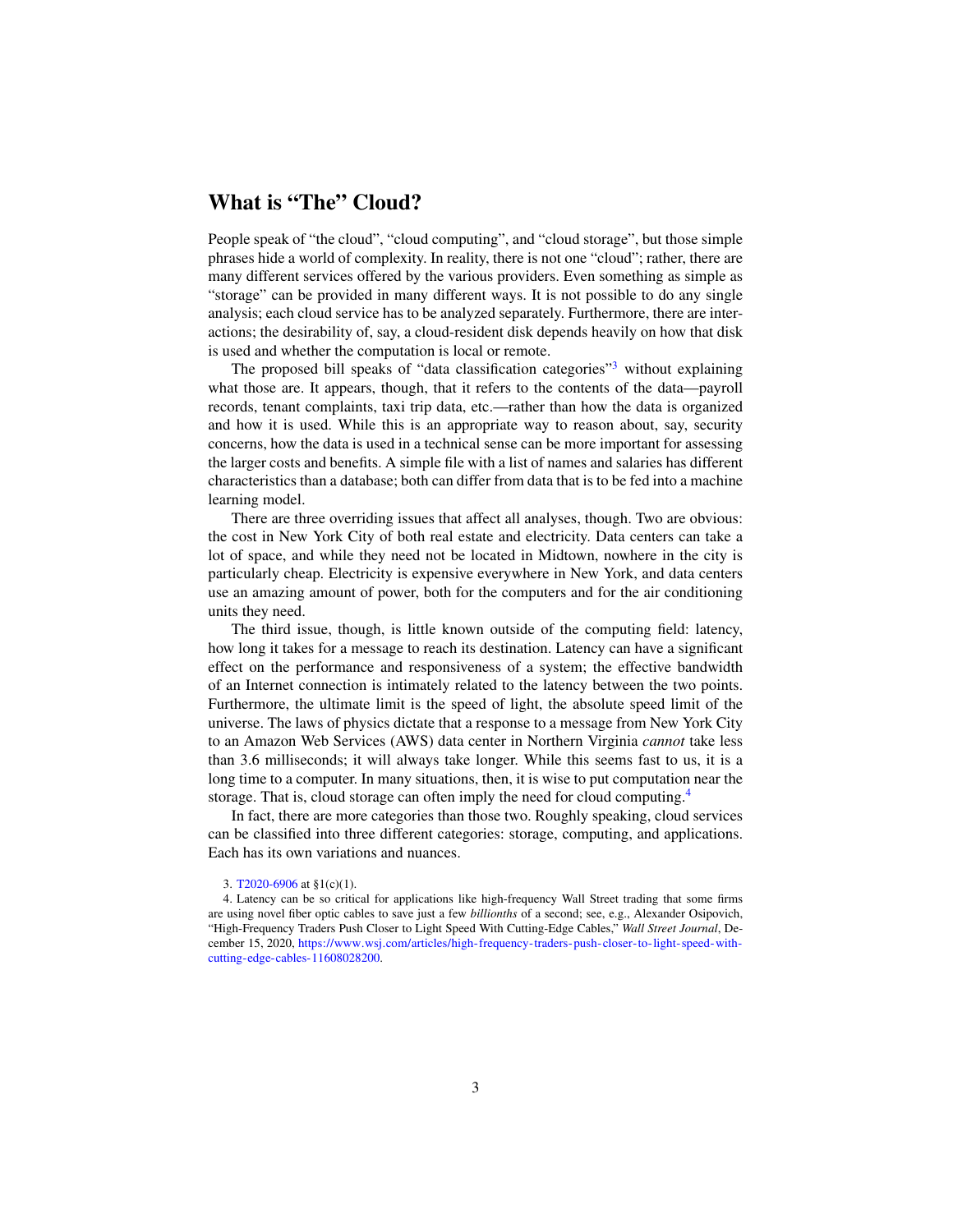#### Cloud Storage

Basic cloud storage is the simplest possibility. In effect, one has an Internet connection to a set of remote disk drives. Used this way, it is almost certainly not worthwhile for general-purpose use—as noted above, it would be far slower than local disks for complex uses—unless cloud computing is used as well.

The analysis is somewhat different for more sophisticated uses, notably services optimized for sharing files. Dropbox is the best-known example, though there are others. The question here, and it is a question best answered by the DoITT, is to what extent such sharing is necessary or desirable. Some organizations block Dropbox et al. because they do not want their employees working from home on sensitive enterprise files. On the other hand, inter-organizational sharing within the city government is simplified if such services are used. The security of cloud storage solutions is likely to be better than trying to do it in-house with standard mechanisms. Not only are the remote access protocols better designed for hostile networks compared with local networkoriented protocols such as Oracle's NFS and Microsoft's CIFS, managing user authentication is easier: the services do that. Managing access control rules—who is allowed to do what with the data—is still a challenge but is likely easier for cloud storage services.

A third use for cloud storage is off-site backup of crucial files. This is almost certainly an excellent idea; it's faster, easier, and more automatic than manual solutions such as shipping backup media to specialist companies. Preference should be given to services that permit client-side encryption of the data, since that protects the information from any possible security failures by the cloud provider. Of course, tracking, managing, and protecting the encryption keys will require careful and reliable management by the DoITT.

Many of the cloud storage providers offer file versioning—having rapid, automatic access to older versions of files—and even their own long-term archival storage.

There is an important caveat: a sometimes-ignored part of the price structure of many cloud services is the cost of exporting data from them. That is, there can be a significant charge for the network traffic necessary to retrieve bulk data from the providers. Their goal, of course, is to encourage you to do more of your computing on their platforms.

#### Cloud Computing

Cloud computing has several interesting use cases. The first, of course, is to move computation near the cloud storage disks, to avoid latency-related problems. There is little more to say about that aspect: the cost-effectiveness of the two must be evaluated together.

A second common use case is for surge computing capacity: if an organization's need for CPU cycles varies dramatically over time, it can be considerably more costeffective to rent it when needed, rather than purchased. The classic example is a movie studio that suddenly needs a vast amount of computing power for digital special effects, but may not need anything near that much until they produce another science fiction movie—but most organizations' needs computing needs are far less bursty. DoITT is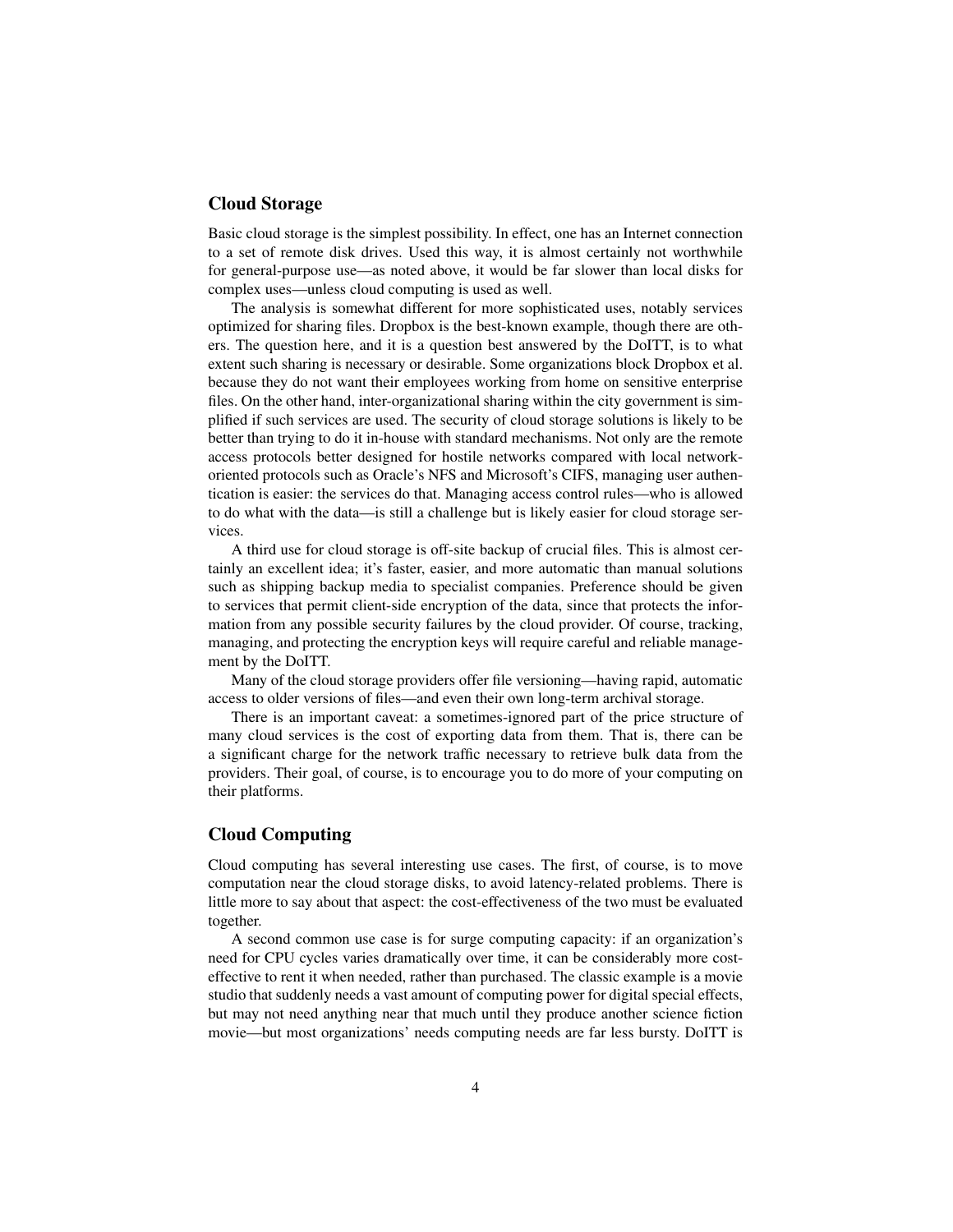best equipped to ascertain if any city applications require surge capacity. (If there are such, cloud storage, either permanent or temporary, may be needed, too.)

There's an important special case of this: the ability to rapidly create new, highquality, interactive services. They could start small on virtual machines; more capacity could be added as needed, using the built-in load-balancing features of cloud platforms.

The most interesting issue, though, is whether cloud computers are more or less secure than locally managed ones. The answer is very dependent on the precise scenarios being considered. In particular, since the quality of system administration is vital to security—an issue I raised in Congressional testimony some years ago, $5 \text{ my testimony}$  $5 \text{ my testimony}$ here in February,<sup>[6](#page-4-1)</sup> and which I discussed more fully in a recent book<sup>[7](#page-4-2)</sup>—the relative security of a cloud-resident server compared with a locally-run one turns heavily on how well the systems are administered. That in turn depends on both the nature of the cloud computing service and on city policies.

System administration is easy to scrimp on. Many of its products—keeping things running smoothly and installing patches—are often invisible; indeed, many people wonder about system administration only when something breaks. If budgets are tight, it is all too easy to postpone hardware and software upgrades, and to hire too few system administrators or give them the budgets they need to do tool development.

This risks disaster—you find yourself in a trap where you *must* upgrade, for security reasons, but you're so far behind that the upgrade has become a major project. It's easier to stay current in the private sector, where computers can be depreciated; this aids in long-term planning. In government, at all levels, political necessities can result in budget cuts. If these cuts are to system administration, security can suffer. Obviously, there can be budget cuts in the private sector as well, but the tax benefits $\delta$  make equipment upgrades less painful.

The tradeoffs are different for the large cloud providers. They have learned to do system administration at scale; the marginal human cost of adding another computer or another thousand computers is close to zero. They are thus much better equipped than almost any other organization to stay current on patches, which in turn improves security.

There is, however, a crucial caveat. "Cloud computing" can mean a virtual machine (VM) managed and administered entirely by the customer, in which case it is no better than a local machine administered by the same organization. Alternatively, cloud computing can be access to a system administered by the cloud provider, in which case there can be significant security benefits.

<span id="page-4-0"></span><sup>5.</sup> Cybersecurity Research Needs: Testimony before the House Select Committee on Homeland Security, Subcommittee on Cybersecurity, Science, Research, & Development, hearing on "Cybersecurity—Getting it Right", Transcript at https://archive.org/details/gov.gpo.fdsys.CHRG-108hhrg98150, 108th Cong. (July 22, 2003) (statement of Steven M. Bellovin), [https://www.cs.columbia.edu/](https://www.cs.columbia.edu/~smb/papers/Statement.pdf)∼smb/papers/Statement.pdf.

<span id="page-4-1"></span><sup>6.</sup> Steven M. Bellovin, "Cybersecurity for Small Businesses": Testimony for the New York City Council Committee on Technology and Committee on Small Business, New York City Council (Feb. 25, 2020) (statement of Steven M. Bellovin), https://www.cs.columbia.edu/∼[smb/papers/nyc-council-testimony.pdf.](https://www.cs.columbia.edu/~smb/papers/nyc-council-testimony.pdf)

<span id="page-4-2"></span><sup>7.</sup> Steven M. Bellovin, *Thinking Security: Stopping Next Year's Hackers*(Boston: Addison-Wesley, 2016), Chapter 15, ISBN: 978-0-13-427754-7, [http://www.informit.com/store/thinking- security- stopping- next](http://www.informit.com/store/thinking-security-stopping-next-years-hackers-9780134277547)[years-hackers-9780134277547.](http://www.informit.com/store/thinking-security-stopping-next-years-hackers-9780134277547)

<span id="page-4-3"></span><sup>8.</sup> See IRS, *Frequently Asked Questions: Depreciation & Recapture*, October 14, 2020, [https://www.irs.](https://www.irs.gov/faqs/sale-or-trade-of-business-depreciation-rentals/depreciation-recapture) [gov/faqs/sale-or-trade-of-business-depreciation-rentals/depreciation-recapture](https://www.irs.gov/faqs/sale-or-trade-of-business-depreciation-rentals/depreciation-recapture) for details.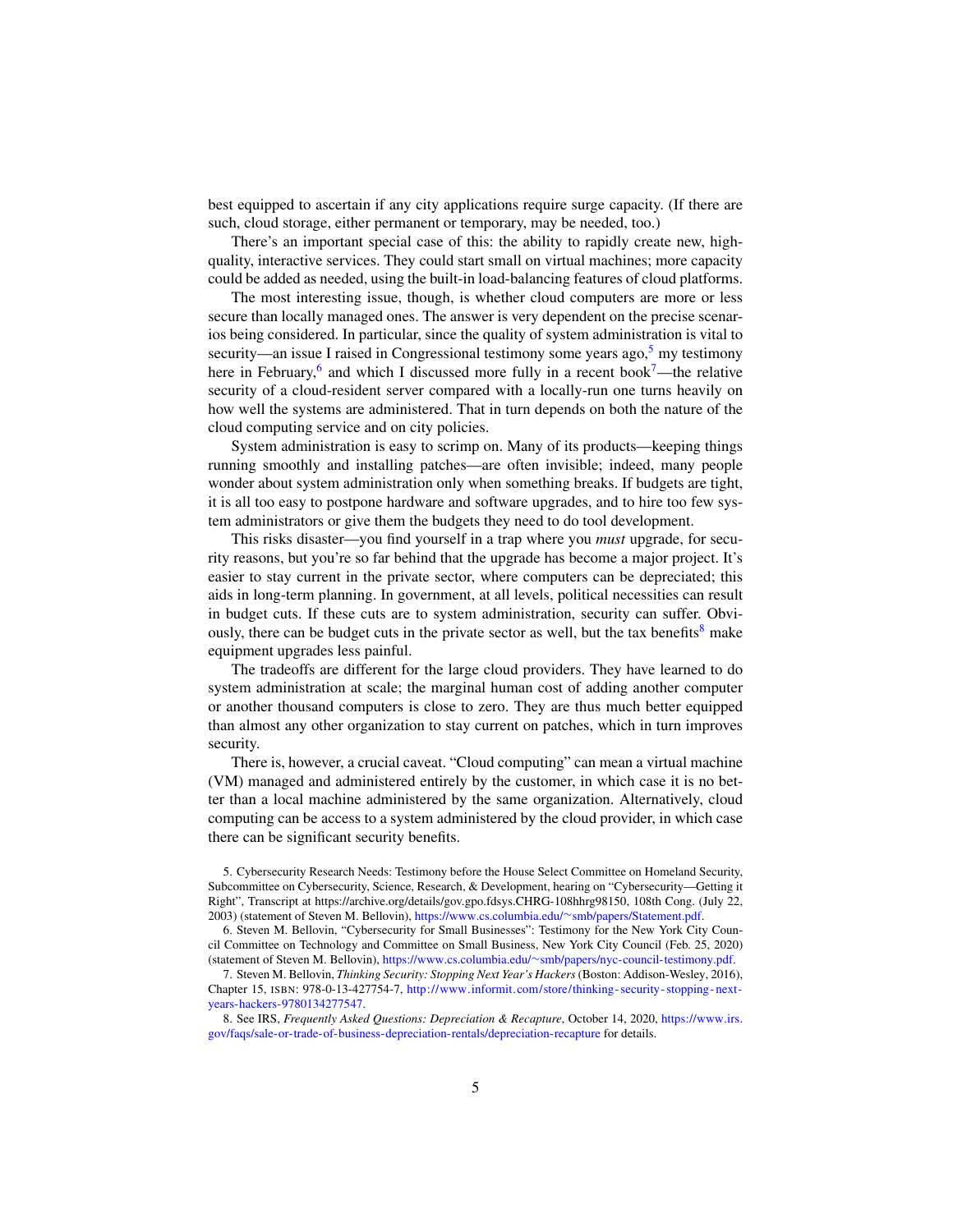Even here, though, cloud providers have an edge: they have sufficient capacity that customers can avoid the need to patch a running computer. Instead, one can simply bring up new, already-patched virtual machines and switch the application to them, knowing that it's easy to revert to the older version if necessary. To be sure, this takes customer effort: it requires planning, automated build and configuration management tools, and more. But it is easier to implement on a cloud platform.

The major cloud providers also provide good support for better forms of authentication than passwords. It is hard to overstate how important this is; many devastating attacks, such as Russia's 2016 hack of John Podesta's emails, were due to reliance on passwords.[9](#page-5-0) Ubiquitous support for, e.g., FIDO2 tokens, an issue I discussed here in February, $10$  is crucial, and it is much more easily done via cloud providers—they've already implemented it.

There is a more subtle benefit to using someone else's authentication service. If it is ever necessary to audit use or abuse of credentials, a service operated by an outside party can maintain logs not accessible to a rogue system administrator—and rogue system administrators can happen. $<sup>11</sup>$  $<sup>11</sup>$  $<sup>11</sup>$  (I should note that cloud authentication services</sup> are generally designed so that not even the provider can steal someone's credentials.)

In other words, there is no one answer to the question, "Is cloud computing more secure?" Apart from the risk of mischief by the provider's employees or of security problems in their own infrastructure—and those risks, though low, certainly exist—there are enough different models for cloud computing and for that matter local administration that an accurate assessment depends entirely on what service is being proposed and what it would replace.

#### Cloud Applications

What I call "cloud applications" are the least understood, most important, and most fraught aspect of cloud computing. Cloud applications are just that: ordinary applications, but run by the cloud provider. The application could be something as commonplace as email—we're all familiar with Google's qmail.com and Microsoft's outlook.com—or quite complex. AWS offers things like databases, machine learn-ing systems, facial recognition, video analysis, and more.<sup>[12](#page-5-3)</sup>

Cloud services offer the greatest potential for both cost savings and for security improvements. They are administered by the cloud providers; as noted, they have learned to do this well, and at scale. Furthermore, the applications are often far more sophisticated than what an individual organization is capable of developing or managing on its own. Spam filtering accuracy is entirely dependent on scale; a company that sees

<span id="page-5-2"></span><span id="page-5-1"></span>10. [Bellovin, "Cybersecurity for Small Businesses".](#page-4-1)

<span id="page-5-0"></span><sup>9.</sup> Nicole Perlroth and Michael D. Shear, "Private Security Group Says Russia Was Behind John Podesta's Email Hack," October 20, 2016, [https://www.nytimes.com/2016/10/21/us/private- security- group- says](https://www.nytimes.com/2016/10/21/us/private-security-group-says-russia-was-behind-john-podestas-email-hack.html)[russia-was-behind-john-podestas-email-hack.html.](https://www.nytimes.com/2016/10/21/us/private-security-group-says-russia-was-behind-john-podestas-email-hack.html)

<sup>11.</sup> Richard Esposito, Matthew Cole, and Robert Windrem, "Snowden Impersonated NSA Officials, Sources Say," *NBC News*, August 29, 2013, http://investigations.nbcnews.com/\_news/2013/08/29/ [20234171-snowden-impersonated-nsa-officials-sources-say.](http://investigations.nbcnews.com/_news/2013/08/29/20234171-snowden-impersonated-nsa-officials-sources-say)

<span id="page-5-3"></span><sup>12.</sup> See, e.g., *Find the hands-on tutorials for your AWS needs*, November 22, 2020, [https://aws.amazon.](https://aws.amazon.com/getting-started/hands-on/?awsm.page-getting-started-all=1) [com/getting-started/hands-on/?awsm.page-getting-started-all=1.](https://aws.amazon.com/getting-started/hands-on/?awsm.page-getting-started-all=1) Every cloud provider will of course have its own service offereings.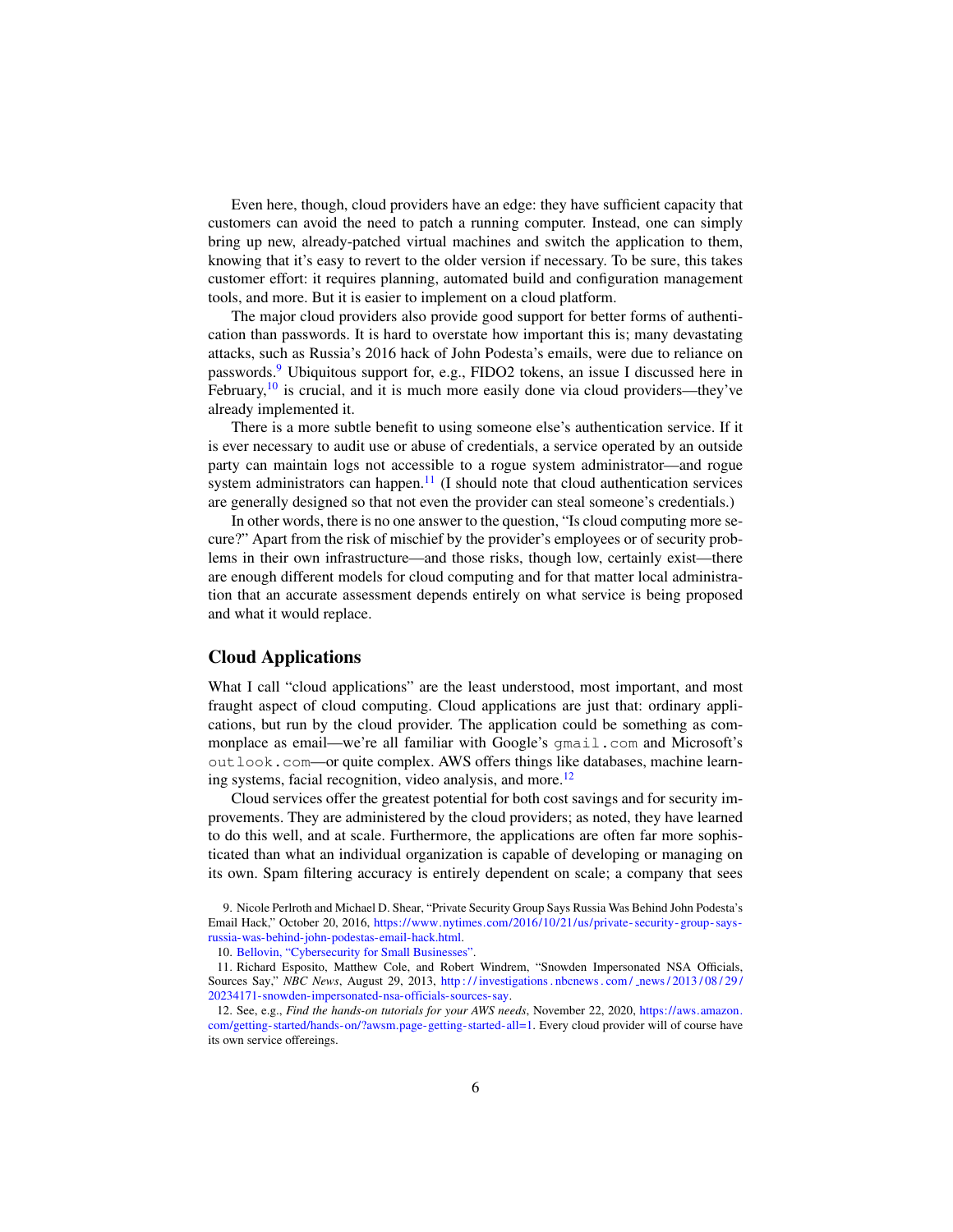billions of messages a day—Gmail has about 1.8 billion users<sup>[13](#page-6-0)</sup>—has a far better grasp of what spam is than any single organization's email can show.

Cloud-based web hosting is almost the norm. The web site from which I read this bill, [https://legistar.council.nyc.gov/,](https://legistar.council.nyc.gov/) appears to be run by a private company, Granicus, which specializes in digital government applications; it in turn is owned by a venture capital firm.<sup>[14](#page-6-1)</sup> There is not only nothing wrong with using this service, it is an excellent practice. It saved the city the money that would have been needed to develop and run a custom application.

Cloud applications can, of course, pose security risks. Foremost among them is the necessity to administer them correctly. A Google search for "open s3 bucket"—sites that have not properly protected their AWS cloud storage—will return many hits.[15](#page-6-2) Overall, though, with a modicum of care they are likely to be far more secure than in-house alternatives.

There is, however, a subtle danger: lock-in. Program access to, say, an AWS facial recognition service is likely to be different than the equivalent Microsoft Azure service. In other words, migrating from AWS to Azure or to an in-house offering is likely to require significant reprogramming and hence significant expense. This does not mean that it is a bad idea to use these cloud services—as noted, they can be more secure and more functional than locally developed versions—but the cost of migrating away from them should be taken into account when making a decision.

### Cloud Availability

One major benefit of cloud services is high availability: applications run on whichever virtual machines are available. If some hardware fails, the application is migrated to another VM. That can be done locally, too, of course, but only if there is sufficient extra hardware. With a cloud provider, the cost of the extra hardware can be amortized over many more physical machines.

The large cloud providers also have multiple data centers, both in the US and around the world. There can thus be redundancy even against the failure of a single data center. Add-on services include applications that automatically synchronize databases between different disks and different sites.

To be sure, even the large cloud providers can experience outages. Google had two significant outages this week, $16$  AWS experienced a major hiccup within the last

<span id="page-6-0"></span>13. Christo Petrov, "50 Gmail Statistics To Show How Big It Is In 2020," *TechJury*, June 30, 2020, [https:](https://techjury.net/blog/gmail-statistics/) [//techjury.net/blog/gmail-statistics/.](https://techjury.net/blog/gmail-statistics/)

<span id="page-6-1"></span>14. Tamara Chuang, "Vista Equity buys another Denver tech firm, Granicus," *Denver Post*, August 18, 2016, [https://www.denverpost.com/2016/08/18/vista-equity-buys-denver-tech-firm-granicus/.](https://www.denverpost.com/2016/08/18/vista-equity-buys-denver-tech-firm-granicus/)

<span id="page-6-3"></span>16. Adam Satariano, "Google's apps crash in a worldwide outage.," *New York Times*, December 14, 2020, [https://www.nytimes.com/2020/12/11/business/google- down- worldwide.html;](https://www.nytimes.com/2020/12/11/business/google-down-worldwide.html) Ron Amadeo, "Google sees major services outages two days in a row," *Ars Technica*, December 16, 2020, [https://arstechnica.com/](https://arstechnica.com/gadgets/2020/12/google-sees-major-services-outages-two-days-in-a-row/) [gadgets/2020/12/google-sees-major-services-outages-two-days-in-a-row/.](https://arstechnica.com/gadgets/2020/12/google-sees-major-services-outages-two-days-in-a-row/)

<span id="page-6-2"></span><sup>15.</sup> Yifat Perry, "Amazon S3 Bucket Security: How to Find Open Buckets and Keep Them Safe," *NetApp.com Blog*, September 14, 2020, [https://cloud.netapp.com/blog/aws- cvo- blg- amazon- s3- buckets](https://cloud.netapp.com/blog/aws-cvo-blg-amazon-s3-buckets-finding-open-buckets-with-grayhat-warfare)[finding-open-buckets-with-grayhat-warfare.](https://cloud.netapp.com/blog/aws-cvo-blg-amazon-s3-buckets-finding-open-buckets-with-grayhat-warfare)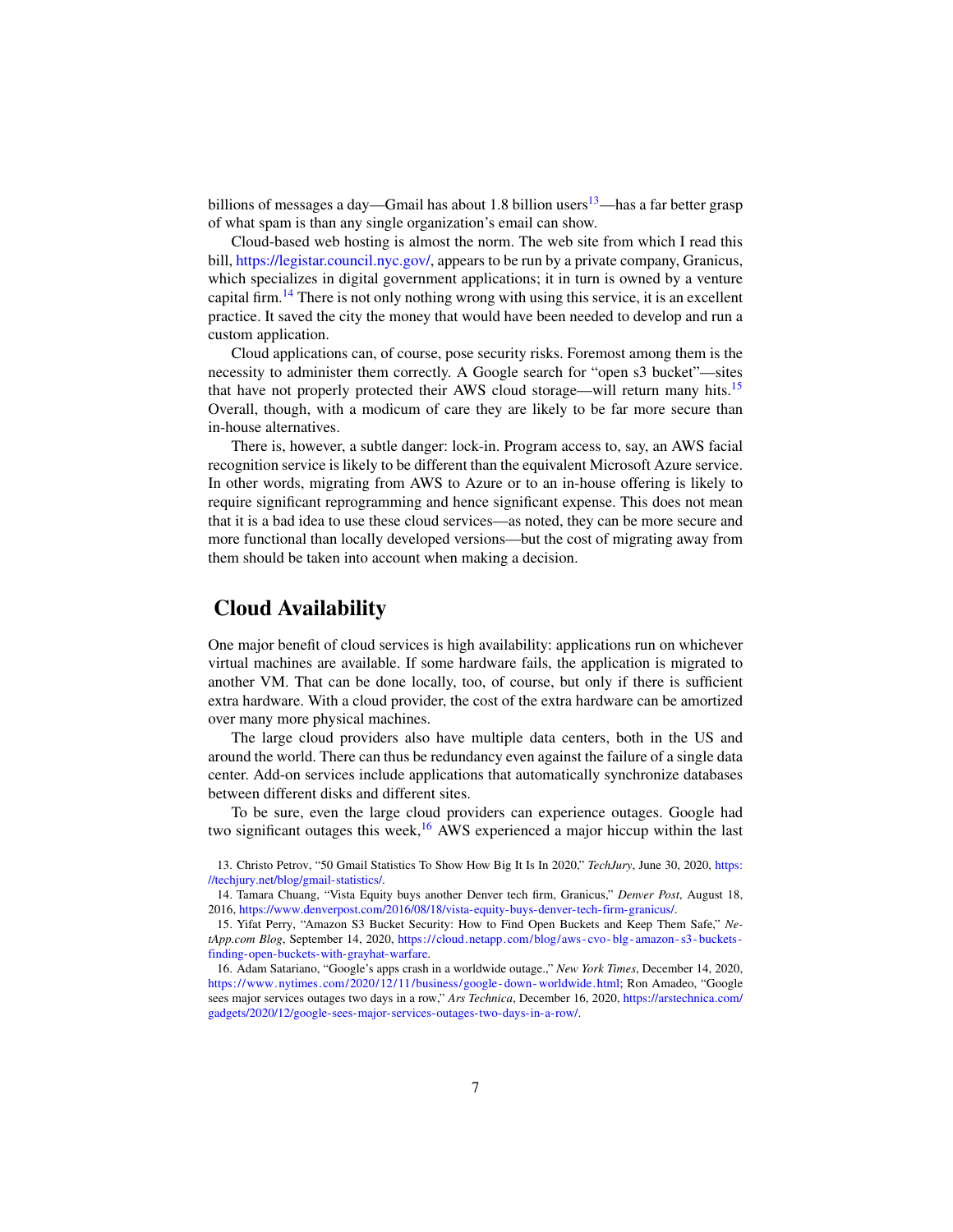month,  $17$  and Microsoft has also had problems.  $18$  Such outages are very visible because their scale: many customers are affected. It is likely, though, that if their customers all ran their own servers, their aggregate outage time would be far greater than they have experienced via their cloud providers. Critical services can fail, even if—or because– they are locally run. New York City has experienced at least two significant failures of its 911 system,<sup>[19](#page-7-2)</sup> though of course more centralized systems can experience similar issues.[20](#page-7-3)

## Recommendations

As I noted at the start, New York City is large enough that it could have its own firstclass computing infrastructure. It is not clear, though, that this would be the most costeffective path. Making the right decision will take considerable effort.

New York City might be able to do it itself: It might be feasible for the city to run its own information technology infrastructure at standards of reliability approaching that of cloud providers. Doing this will require a long-term commitment of stable funding and an ongoing program of equipment and software modernization.

I cannot speak to New York City's experiences; in the Federal government, IT modernization efforts have sometimes been delayed by budget sequestrations due to political deadlocks. For example, the GAO reported that the US Patent and Trademark Office "reduced spending on IT modernization contracts by \$80 million,"<sup>[21](#page-7-4)</sup> the Alcohol and Tobacco Tax and Trade Bureau dealt with its cuts by delaying IT updates,<sup>[22](#page-7-5)</sup> the Nuclear Regulatory Commission delayed or rescoped contracts for its modernization efforts, $23$  and so on.

For reliability, the city would need to create a backup data center To guard against problems that affect the entire city—think of Hurricane Sandy—and to reduce costs for electricity and perhaps real estate, it may be wise to locate this center

<span id="page-7-0"></span>17. Jay Greene, "Amazon Web Services outage hobbles businesses," *Washington Post*, November 25, 2020, [https://www.washingtonpost.com/business/economy/amazon- web- services- outage- stymies- businesses/](https://www.washingtonpost.com/business/economy/amazon-web-services-outage-stymies-businesses/2020/11/25/b54a6106-2f4f-11eb-860d-f7999599cbc2_story.html) [2020/11/25/b54a6106-2f4f-11eb-860d-f7999599cbc2](https://www.washingtonpost.com/business/economy/amazon-web-services-outage-stymies-businesses/2020/11/25/b54a6106-2f4f-11eb-860d-f7999599cbc2_story.html) story.html; Jay Greene, "Amazon's cloud-computing outage on Wednesday was triggered by effort to boost system's capacity," *Washington Post*, November 28, 2020, [https://www.washingtonpost.com/technology/2020/11/28/amazon-outage-explained/.](https://www.washingtonpost.com/technology/2020/11/28/amazon-outage-explained/)

<span id="page-7-2"></span>19. Michael Cooper, "Reviews of 911 System Are Promised After Hourlong Failure," *New York Times*, February 2, 1999, [https://www.nytimes.com/1999/02/02/nyregion/reviews-of-911-system-are-promised](https://www.nytimes.com/1999/02/02/nyregion/reviews-of-911-system-are-promised-after-hourlong-failure.html)[after-hourlong-failure.html;](https://www.nytimes.com/1999/02/02/nyregion/reviews-of-911-system-are-promised-after-hourlong-failure.html) Michael Schwirtz, "Tracking the Storm: New York's 911 System Overloaded," *New York Times*, October 28, 2012, [https://cityroom.blogs.nytimes.com/2012/10/28/hurricane-sandy-live](https://cityroom.blogs.nytimes.com/2012/10/28/hurricane-sandy-live-updates/#new-yorks-911-system-overloaded)[updates/#new-yorks-911-system-overloaded.](https://cityroom.blogs.nytimes.com/2012/10/28/hurricane-sandy-live-updates/#new-yorks-911-system-overloaded)

<span id="page-7-1"></span><sup>18.</sup> Ed Targett, "Microsoft Azure Throttles Cloud Access, Blames Capacity Crunch," *Computer Business Review*, April 2, 2020, [https://www.cbronline.com/news/microsoft-azure-capacity-crunch.](https://www.cbronline.com/news/microsoft-azure-capacity-crunch)

<span id="page-7-3"></span><sup>20.</sup> Brian Krebs, "Who's Behind Monday's 14-State 911 Outage?," *Krebs on Security*, September 29, 2020, [https://krebsonsecurity.com/2020/09/whos-behind-mondays-14-state-911-outage/.](https://krebsonsecurity.com/2020/09/whos-behind-mondays-14-state-911-outage/)

<span id="page-7-4"></span><sup>21.</sup> GAO, *Report to the Chairman, Committee on the Budget, House of Representatives: 2013 Sequestration*, GAO- 14-244 (Government Accountability Office, March 2014), p. 73, [https://www.gao.gov/assets/](https://www.gao.gov/assets/670/661444.pdf) [670/661444.pdf.](https://www.gao.gov/assets/670/661444.pdf)

<span id="page-7-5"></span><sup>22.</sup> [Ibid.,](#page-7-4) p. 151.

<span id="page-7-6"></span><sup>23.</sup> [Ibid.,](#page-7-4) p. 179.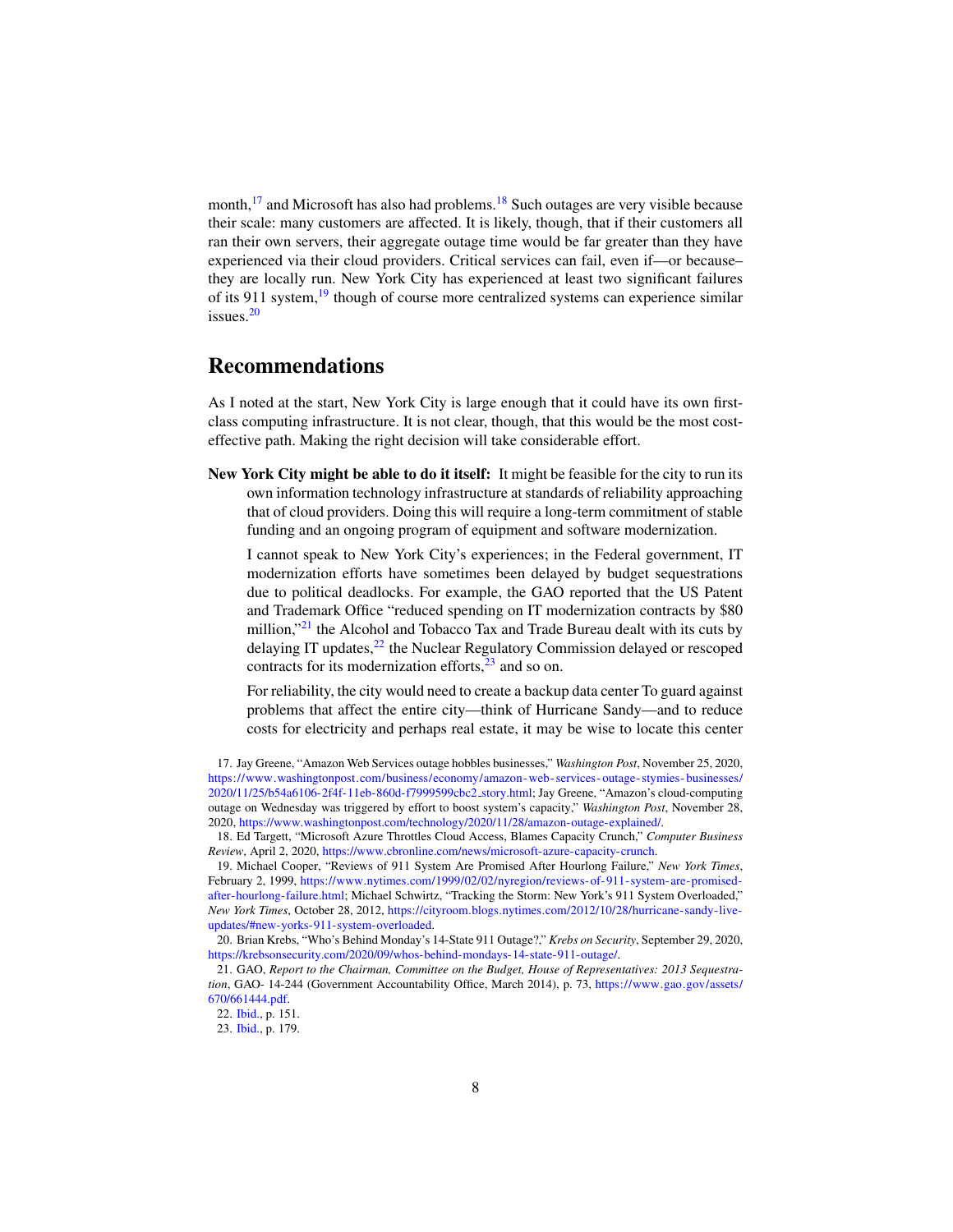elsewhere. (Relatively speaking, the impact on jobs will not be large; data centers do not have very many employees per square foot of floor area except during construction.) Using a commercial cloud service, with live storage but standby computing, is likely the most economical way to do create backup capacity. Doing this could lead to significant savings in real estate costs.

But it isn't clear that this would save money compared with commercial cloud services. They scale-dependent advantages to cloud services cannot be replicated by any single entity, not even New York City.

Using cloud computing and services As described earlier, cloud storage can be hard to use effectively unless cloud computing or cloud applications are used. If the decision is made to move some storage to a cloud provider, serious consideration should be given to moving the associated processing as well.

The need for very high availability is another possible driver for cloud computing. Although the principles underlying the mechanisms are well known, implementation is not trivial, and data replication may have to be added to many programs. However, the software underlying many cloud storage and cloud application services was designed with replication in mind. This pre-existing infrastructure can make it much easier to implement extremely reliable services.

The most intriguing advantages come from the ability to use high-level cloud services. On the one hand, there is the chance to build creative new applications, and to do so at a far lower cost than starting from scratch. On the other hand, this needs to be weighed against the lock-in problem. There is no "one size fits all" answer to these questions; they must be answered separately for each IT subsystem.

I stress that simply moving the existing service architectures to the cloud, without modification—a strategy known in the business as "lift and shift"—is unlikely to produce savings. The real benefit from the cloud is the ability to work in a completely different way.

Changes to DoITT The more functionality that DoITT moves to cloud applications, the less need there will be for in-house system administration—cloud providers do that for their own application platforms. Furthermore, such a move will almost certainly improve the security of the city's applications.

This does not, however, mean that the city does not need IT expertise. Indeed, in many ways it needs more expertise just to manage outside contractors. A National Academies report (disclaimer: I was on the study committee) noted that about a Federal Aviation Administration effort:<sup>[24](#page-8-0)</sup>

Even if the FAA were not acting as systems integrator, it would still need to be a "smart customer,"—meaning that it needs expertise

<span id="page-8-0"></span><sup>24.</sup> David E. Liddle and Lynette I. Millett, eds., *A Review of the Next Generation Air Transportation System: Implications and Importance of System Architecture* (Washington, DC: National Academies Press, 2015), p. 77, [https://www.nap.edu/catalog/21721/a- review- of-the- next- generation- air-transportation](https://www.nap.edu/catalog/21721/a-review-of-the-next-generation-air-transportation-system-implications)[system-implications.](https://www.nap.edu/catalog/21721/a-review-of-the-next-generation-air-transportation-system-implications)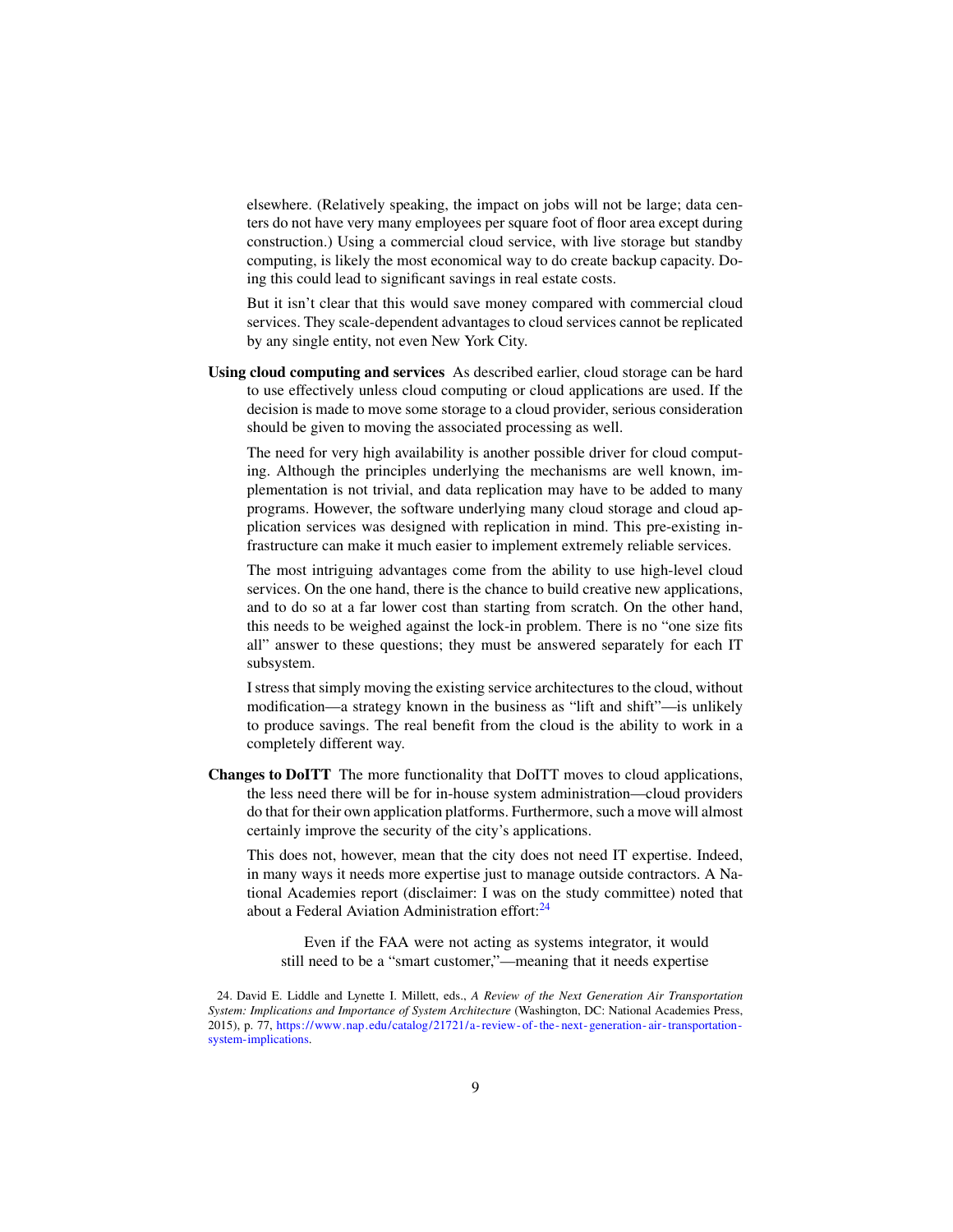that will enable it to effectively structure and manage its supplier relationships.

Developing and retaining this expertise will be a challenge. However, proceeding with inexperienced or less than the best personnel in key leadership positions is a significant risk.

The need for in-house expertise does not stop at the project management level. Administering cloud-resident resources is still necessary, to avoid errors such as the open bucket problem. Programmers will still be needed to effectively utilize the cloud applications.

Finally, great care in system design is needed to minimize the lock-in problem: while there is likely no way to avoid having platform-specific modules, good software engineering can provide the software abstractions to isolate such dependencies, making them much easier to replace if necessary.

Making the Decision As I've outlined here, there are many complex, interacting factors that affect the city's possible decision to use assorted cloud services. Given the complexity of the city's existing IT operations, it is clear that DoITT involvement in the process is utterly vital—no one outside would have nearly enough knowledge of what is done today.

However, given that some scenarios would imply significant changes to DoITT, it is important to that the decision process include outsiders as well. These people should have significant operational experience with cloud services and data center operations, and they should work closely with the experts in the DoITT.

Overall, I recommend an initial trial deployment of some services on a cloud platform. Moving an existing service, in any form other than lift-and-shift, is a considerable effort; as noted, though, lift-and-shift will not result in nearly as many benefits. I recommend, then, that the next few systems that need a significant hardware or software upgrade be rebuilt as "cloud-native", and (if necessary) that the city procure or provide proper training to developers on how to do this well. This will provide better baseline data on the costs and benefits of such moves.

To sum up: the issues in use of cloud platforms are complex and there is no simple answer. Furthermore, it is not an all-or-nothing decision; some services may be best kept in-house while others are moved to the cloud. But the advantages can be compelling; the city should at least try.